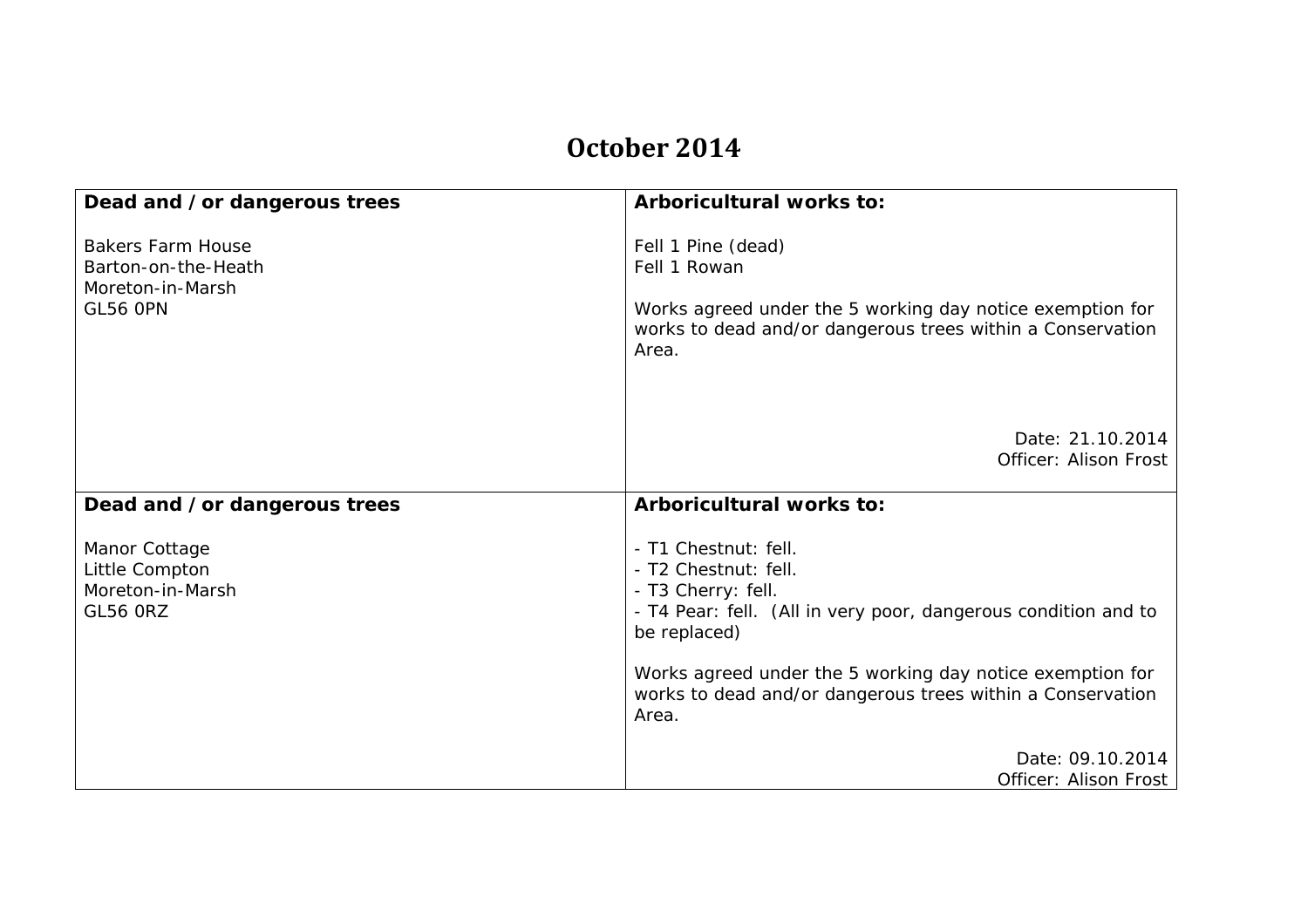| Dead and /or dangerous trees                               | Arboricultural works to:                                                                                                                                                                                                                                                                                                                                                                                                    |
|------------------------------------------------------------|-----------------------------------------------------------------------------------------------------------------------------------------------------------------------------------------------------------------------------------------------------------------------------------------------------------------------------------------------------------------------------------------------------------------------------|
| Land Off<br><b>Brickyard Lane</b><br>Studley               | - T1 oak: removal of two major lower limbs to the west and<br>the reduction of two lower limbs to the east. Overall crown<br>reduction back to approximately 2 metres from the first main<br>stem forking point. (Works agreed on site following earlier<br>failure of lowest limb and subsequent hazardous limbs<br>identified during a climbing inspection).<br>Works agreed under the 5 working day notice exemption for |
|                                                            | works to dead and/or dangerous trees within a Conservation<br>Area.                                                                                                                                                                                                                                                                                                                                                         |
|                                                            | Date: 03.10.2014<br>Officer: Ruth Rose                                                                                                                                                                                                                                                                                                                                                                                      |
| Dead and /or dangerous trees                               | Arboricultural works to:                                                                                                                                                                                                                                                                                                                                                                                                    |
| <b>STREET RECORD</b><br><b>Whitemoor Lane</b><br>Sambourne | - T1 elm: radial reduction of 5 metres and a height reduction<br>resulting in tree height of approximately 7-8 metres above<br>ground level. (Tree split at unions).                                                                                                                                                                                                                                                        |
|                                                            | Works agreed under the 5 working day notice exemption for<br>works to dead and/or dangerous trees within a Conservation<br>Area.                                                                                                                                                                                                                                                                                            |
|                                                            | Date: 02.10.2014<br>Officer: Ruth Rose                                                                                                                                                                                                                                                                                                                                                                                      |